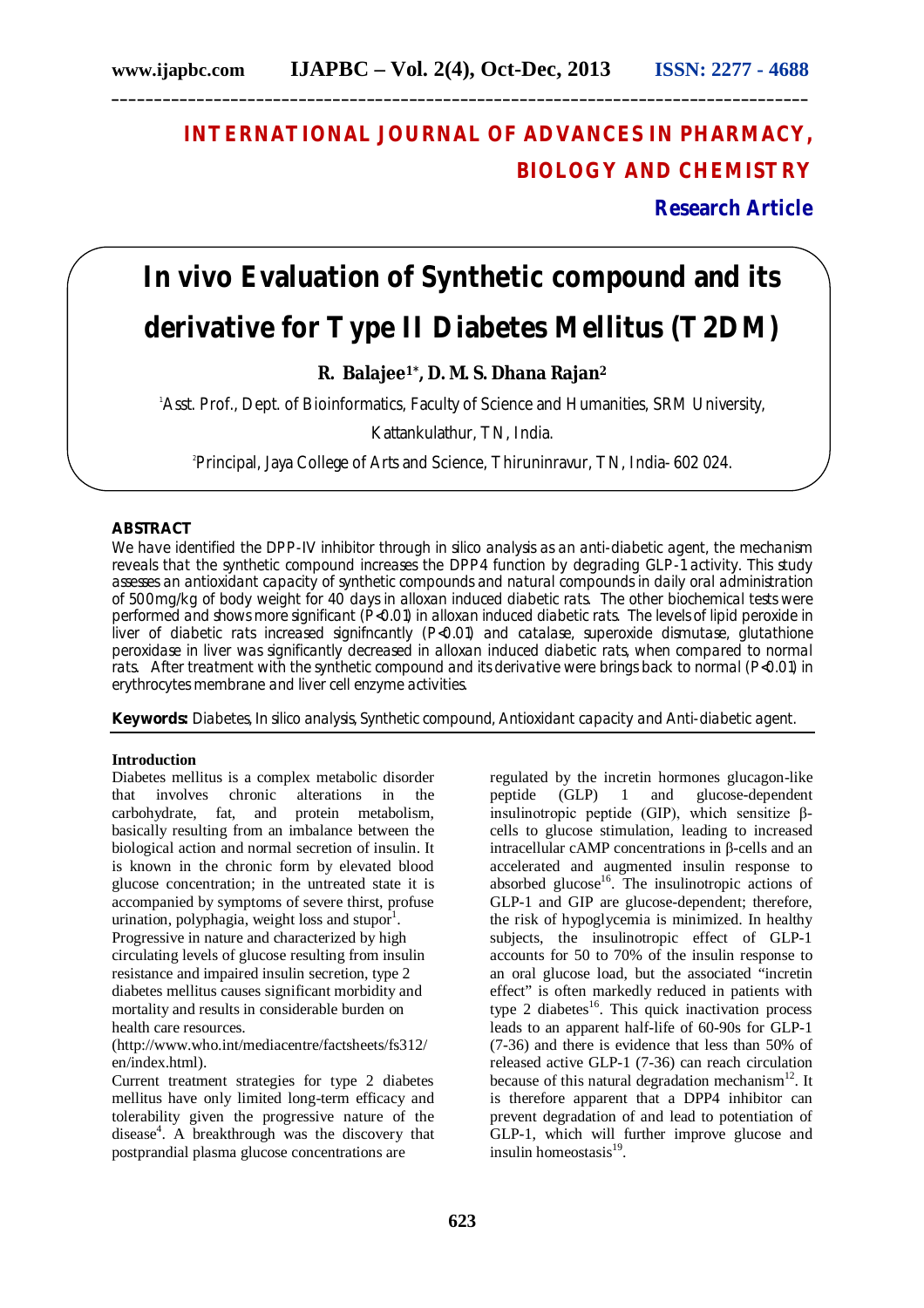A good number of medicinal plants also been compared with the synthetic compounds for hypoglycemic activity in both normal and diabetic animals (Iwu, 1980). Some of these have been found to lower the blood glucose level in normal and mildly diabetic animals $^{17}$ .

The protection of cell against free radical can be accomplished through enzymatic and non enzymatic means. Superoxide dismutase (SOD), catalase and glutathione peroxidase are considered to be primary antioxidant enzymes since they are involved in the direct elimination of active oxygen species<sup>13</sup>. Gluathione S – transferase and glutathione reductase are secondary antioxidant enzyme which helps in the detoxification of reactive oxygen species by decreasing the peroxide levels and maintaining a steady supply of metabolic intermediate like glutathione and reduced NADPH for the primary antioxidant enzymes <sup>10</sup>.

#### **Materials and Methods**

#### **Preparation of Extract from** *Tinospora Cordifolia*

The dried powdered stem of *Tinospora cordifolia*  was allowed to pass through SS sieve (20 mesh). It was defatted by treating with petroleum ether (60- 80°) and then extracted to exhaustion (Soxhlet) with methanol<sup>17</sup>. The solvent was removed under vacuum to get the some solid mass. The extract was dissolved in physiological saline solution and given orally to diabetic groups and normal groups of (control) 500 mg/ kg of body weight<sup>2</sup>. Doses selected were comparable to what has been generally used in investigating pharmacological activities of herbal extracts $^{10}$ .

#### **Collection of Synthetic compound from Chemical Library**

The drug like compounds was collected from Interbioscience (IBS), Moscow, Russia. This library contains a various types of molecules *viz.,* natural, synthetic and synthetic scaffolding. About 3000 synthetic compounds with diverse functional groups were taken for this analysis. After identification of perfect synthetic compound with a good binding affinity from **Fig. 1 Synthetic compound** the protein taken for studies, that was compound synthesized and methylated shown in Scheme I. Also, that compound was also taken for further analysis<sup>5</sup>.



**Fig.1 synthetic compound**

#### **a) Preparation of the sodium salt of Synthetic Compound (RBMS-01):**

50 mg  $(0.21 \text{ mm}$ des) of synthetic compound RBMS-01<sup>23</sup> was dissolved into 15 mL of dry methanol and a slightly excess equivalent of sodium ethoxide in 2 mL dry ethanol was added slowly. After 2 hrs stirring at RT, the solvent was dried to collect the sodium salt of RBMS-01 $^{24}$ .

#### **b) N-methyl derivative of Synthetic Compound (RBMS-01):**

The sodium salt of Synthetic Compound RBMS-01 was dissolved in 2 mL DMF, and the resulting solution was cooled to 10 °C and deaerated with nitrogen gas for 10 min. A slightly excess equivalent of methyl iodide dissolved in DMF (1 mL) was cooled to 10 ºC and was added drop wise to the DMF solution of the sodium salt slowly over a period of 5 min. Then the reaction mixture was allowed to rise in temperature gradually to  $~60$  °C. The reaction mixture was kept stirring at  $\sim 60$  °C for 3 hr. The solvent was removed at reduced pressure, and extraction of the solid product with chloroform gave 0.27 g of crude product after removal of the solvent. The compound was then re-crystalized from chloroform given in Scheme I.

#### V**alidation of methylated compound by using** *in vivo* **analysis.**

The selected molecules (Synthetic Molecule, Methylated Synthetic Molecule and Natural Compounds) were validated by *in vivo* analysis. This series of investigations looked at the Wistar rats weighing 200 - 250g used in the experiment and housed in polypropylene cages at room temp.  $25^{\circ}$  to  $30^{\circ}$  C and had free access to drinking water and basal diet. The entire animal experiments were done as per the guidelines of Institutional Animal ethical committee. Alloxan was purchased and induced over rats. They were feed with standard laboratory animal feed (Hindustan Lever Ltd., India) and water *ad libitum*. Ethical clearance was obtained from the Institutional Animal Ethical Committee (**Approval No.115/ac/07/CPCSEA**).

#### **Induction of diabetes mellitus**

The experimental animal in this model is the male, adult wistar albino rats, weighing 200 - 250g. After a 12-hour fast, the rats were weighed and a solution of 2% alloxan monohydrate (S.D. Fine Chemicals, Mumbai) diluted in saline (0.9%) corresponding to 80 mg of alloxan per kg body weight was administered intraperitoneally in a single dose. Food and water were given to the rats after 30 minutes of drug administration  $7,10$ . After two week rats blood glucose levels of 200-260mg/dl were used for the study. Blood was taken from eyes (Venous pool) and glucose was estimated by Sasaki method (Sasaki 1972). All the biochemical and chemicals used in the experiment were of analytical  $grade^{21}$ .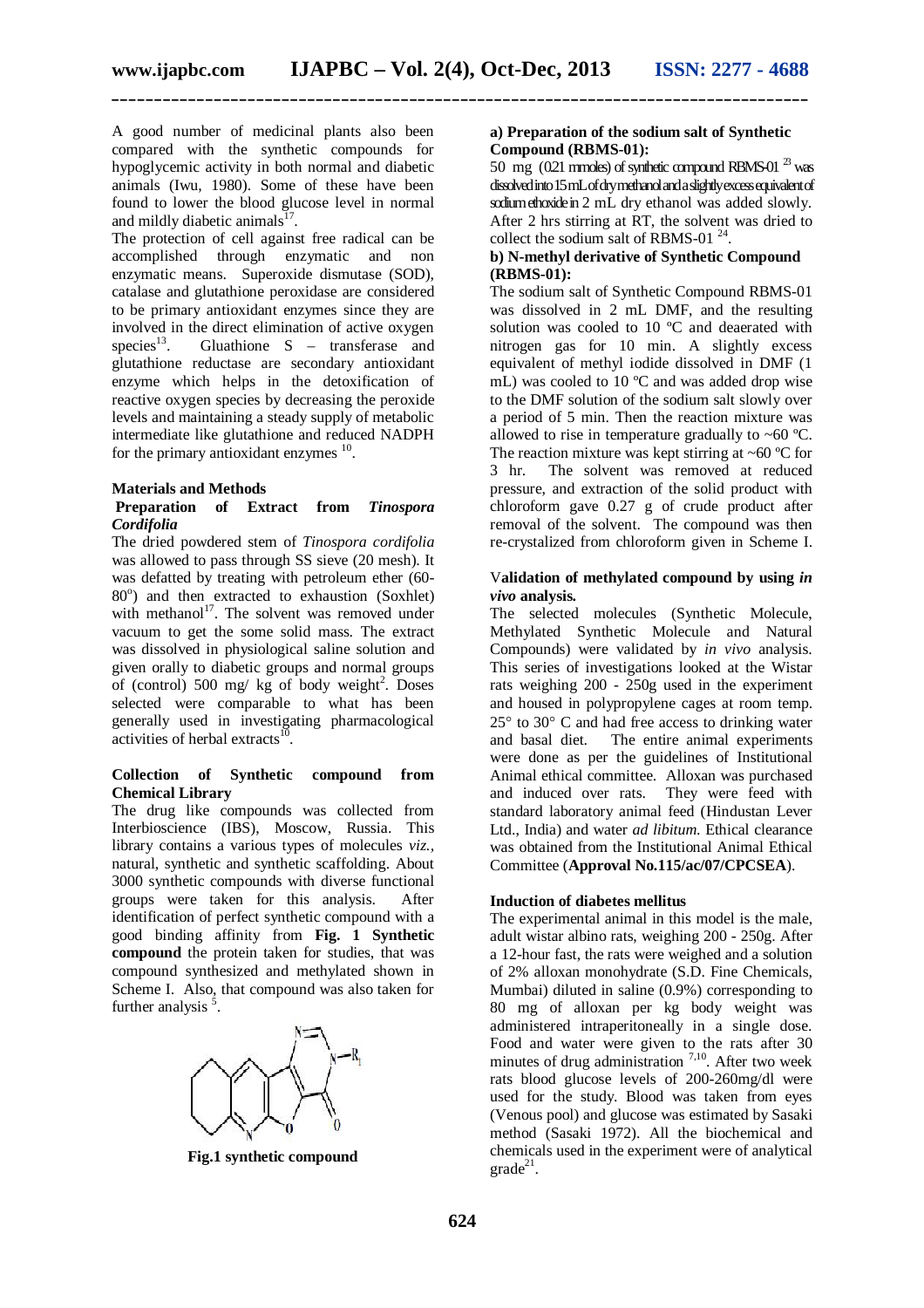#### **Experimental design:**

The rats were divided into TEN groups each group in six rats.

**Group 1:** Normal rats with 0.5 ml of physiological saline.

**Group 2:** Normal rats with Synthetic compound in 10 mg /kg of body weight once every day up to 6 weeks.

**Group 3:** Normal rats with methylated synthetic compound in 10 mg /kg of body weight once every day up to 6 weeks.

**Group 4:** Normal rats with berberine in 10 mg /kg of body weight once every day up to 6 weeks.

**Group 5:** Normal rats with metformin in 10 mg /kg of body weight once every day up to 6 weeks.

**Group 6:** Alloxan induced diabetic rats with 0.5 ml of physiological saline.

**Group 7:** Alloxan induced diabetic rats with Synthetic compound in 10 mg /kg of body weight once every day up to 6 weeks.

**Group 8:** Alloxan induced diabetic rats with methylated synthetic compound in 10 mg /kg of body weight once every day up to 6 weeks.

**Group 9:** Alloxan induced diabetic rats with berberine in 10 mg /kg of body weight once every day up to 6 weeks.

**Group 10:** Alloxan induced diabetic rats with metformin in 10 mg /kg of body weight once every day up to 6 weeks.

The Isolation of erythrocytes membrane by Dodge method $<sup>6</sup>$  with a change in buffer according to Quest</sup> method<sup>22</sup>, Blood collected with EDTA as an anticoagulant and centrifuged at  $1500 \times g$  for 15 min the produced plasma eliminated and packed cells washed three times with 0.9% saline, the cells lyses by suspending in hypotonic buffer for one hour and centrifuged at  $15\,000\times$  g for 30 min the supernatant red fluid containing membrane, washed with hypotonic buffer until it became colorless or pale yellow. The membrane solution and liver extracted supernatant were used for the analyses. Superoxide dismutase was assayed according to the method of Misra and Fridovich <sup>18</sup>, Catalase was assayed according to the method of Bergmeyer<sup>3</sup>, Glutathione Peroxidase was assayed according to the method of Necheles  $20$ , Lipid Peroxide concentrates was determined by thiobarbituric acid reaction as described by Ohkawa <sup>21</sup> Biochemical determinations were carried out using Shimadzu spectrophotometer.

#### **Statistical Analysis**

Statistical treatment applied is ANOVA under one way classifications followed by Bonferroni multiple comparison test, changes were considered significant at the *P*-value of  $\langle 0.01 \rangle$  level of significances. The values are expressed as mean±SD.

#### **Results and Discussions**

In the 80 mg/kg alloxan (single IP dose) induced diabetic rats, the potency of the extracts were provided as Metformin > Berberine > Synthetic Compound > Methylated synthetic compound; thus the different extracts had significantly  $(p<0.05)$ higher blood glucose lowering activities than synthetic compound and its derivative in partially dysfunctional pancreatic β-cells (Table 1).

In the 80 mg/kg alloxan single dose induced diabetic rats; the percentage maximal reduction of blood glucose levels was close to 75% for synthetic compound and having an equal effect with other natural compounds. **Table 1**, shows that an alloxan induced and the extracts may be mainly insulin secretagogues shows the lowering of blood glucose.

The aim of the present study was to assess the antidiabetic and antioxidant potential of berberine from *Tinospora cordifolia* medicinal plant and metformin in alloxan induced diabetes rats. **Table 2** shows the effects of various biochemical tests in diabetic rats were compared to normal. The treatment of oral administration of synthetic *compounds* in diabetic rats significantly decreased and brings back to near normal level. **Table 3** shows the levels of erythrocytes membrane lipid peroxides and catalase activity was significantly increased in alloxan induced diabetic rats. Also, the activities of SOD, glutathione peroxidase was found to be decreased significantly when compared to normal rats.

After administration of synthetic compounds and natural compounds the alteration of erythrocyte membrane lipid peroxidases and activity of catalase, SOD, glutathione peroxidases were reversed and it was close to the normal. However, there was no such alterations exist in the erythrocytes of control group.

**Table 4** also shows that catalase, SOD, glutathione peroxidase, lipid peroxide activities in liver of experimental rats. The levels of lipid peroxide in liver of diabetic rats increased significantly and catalase, SOD, glutathione peroxidase in liver was significantly decreased in diabetic rats, when compared to normal rats. The treatment of synthetic compound and its derivative were brings back to normal (P<0.01) in the enzyme activities.

The present study states that, an alloxan induced diabetic cause an increased in blood glucose level in rats. The oral administration of synthetic and natural compounds significantly  $P < 0.01$  decreased blood glucose in diabetic rats. The increased susceptibility of erythrocytes to lipid peroxidation in diabetes suggested the possibility of increased peroxidative distractions of membrane lipids $11$ . It has been reported that the production of lipid peroxide is carried out by free radicals such as SOD, hydroxyl radicals and hydrogen peroxide causing cellular damage<sup>9</sup>.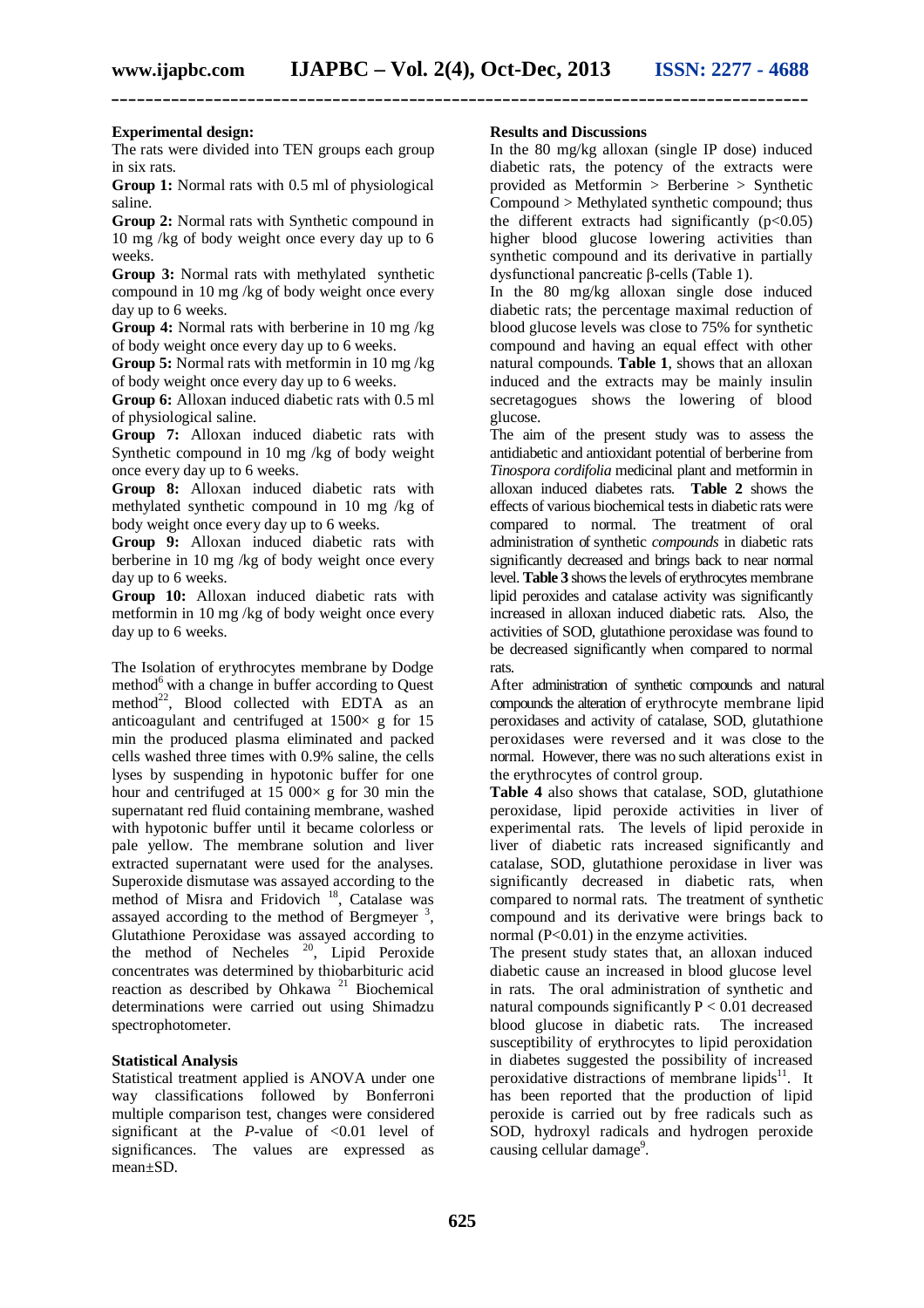Further, the increased levels of lipid peroxide in diabetic rats indicated the degenerative status in diabetes which was reduced significantly P<0.01 by synthetic compound treatment. Activity of catalase in erythrocyte membrane was increased significantly in diabetic rats, while liver tissues in diabetic rats exhibited a decreased activity  $15$ . These changes were brought back to significantly P<0.01 near normal after synthetic compound treatment.

Glutathione peroxidase, superoxide dismutase is the enzyme responsible for the destruction of peroxides and has a specific role in protecting tissue against oxidative damage <sup>25</sup>. Decreased level of superoxide dismutase and glutathione peroxidase in erythrocyte membrane and liver tissues of alloxan induced rats these levels are significantly

P<0.01 altered to near normal in synthetic compound derivative treated alloxan induced diabetic rats.

#### **Conclusions**

It may be concluded that the alterations of impaired blood glucose level status in diabetic condition have been restored to normal by administering synthetic compound and its methylated derivative compound also indicates the protective role of the same. Among these screened compounds the synthetic compound also having activity like natural compounds. In conclusion, these compounds lowered blood glucose level in diabetes.

**Methylation of Synthetic compound from Fig. 1 (Synthetic compound). Synthesis of 2-(4-Methoxy-phenyl)-6,7,8,9-tetrahydro-2H-11-oxa-2,4,10 - triaza-benzo [b] fluoren-1-one (Methylation of synthetic compound)**

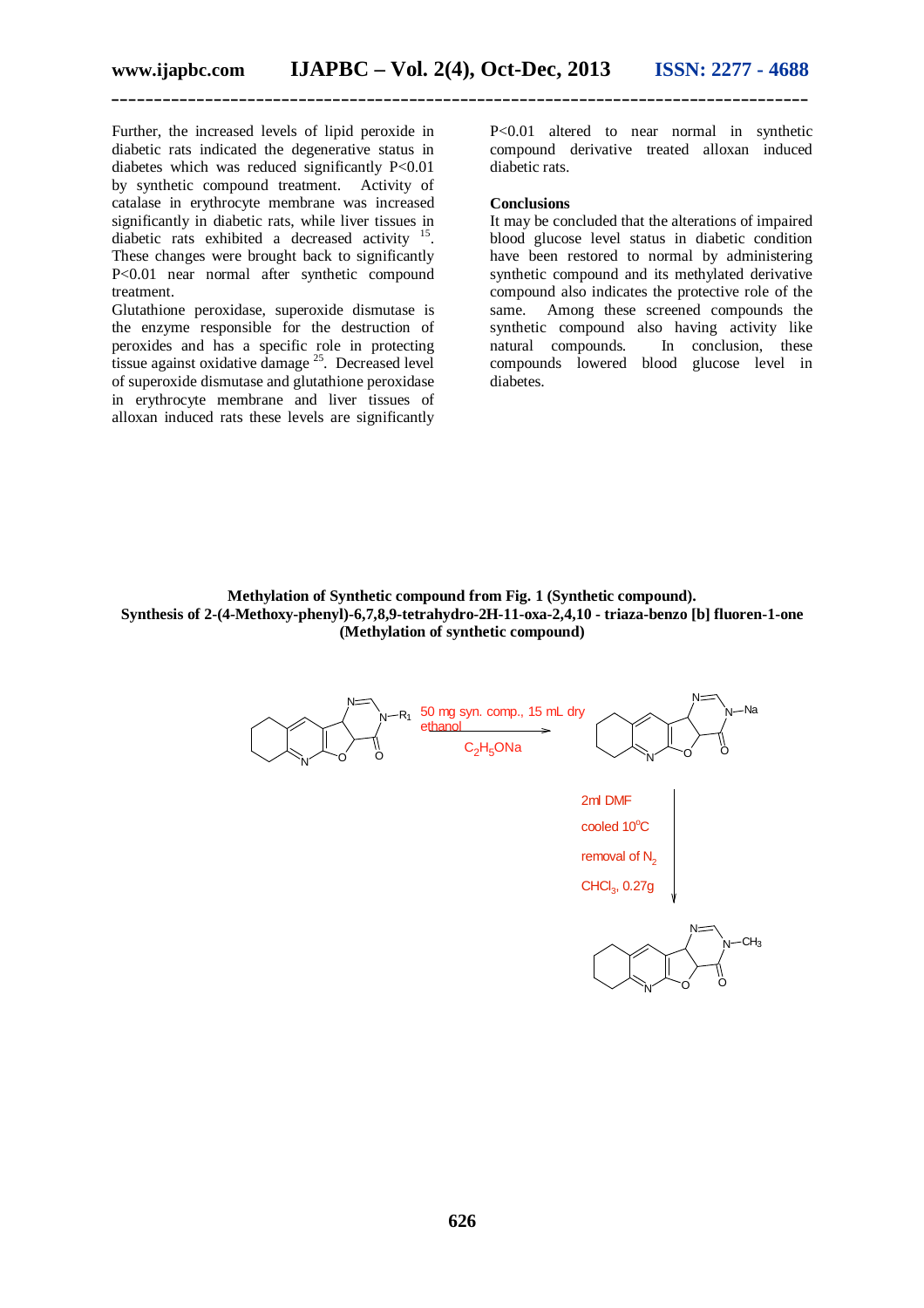#### **TABLE 1 EFFECT OF SYNTHETIC COMPOUND, DERIVED SYNTHETIC COMPOUND, BERBERINE, METFORMIN ON BLOOD GLUCOSE, BODY WEIGHT AND URINE SUGARS IN NORMAL AND DIABETIC RATS, SYNTHETIC COMPOUND, DERIVED SYNTHETIC COMPOUND, BERBERINE and METFORMIN.**

**\_\_\_\_\_\_\_\_\_\_\_\_\_\_\_\_\_\_\_\_\_\_\_\_\_\_\_\_\_\_\_\_\_\_\_\_\_\_\_\_\_\_\_\_\_\_\_\_\_\_\_\_\_\_\_\_\_\_\_\_\_\_\_\_\_\_\_\_\_\_\_\_\_\_\_\_\_\_\_\_\_\_**

| Drugs                            | Dose    | 0 <sub>h</sub>  | 1 <sub>h</sub>  | 2 <sub>h</sub>  | 4h              | 8h              | 10 <sub>h</sub> | % Max.<br>Red |
|----------------------------------|---------|-----------------|-----------------|-----------------|-----------------|-----------------|-----------------|---------------|
| Normal (No Alloxan)              | 3ml/kg  | $215.5 \pm 1.4$ | $194.2 \pm 2.8$ | $184.9 \pm 2.3$ | $171.2 \pm 2.9$ | $160.9 \pm 2.4$ | $150.9 + 3.1$   | 70            |
| Synthetic Compound               | 10mg/kg | $220.3 \pm 2.5$ | $201.4 + 4.1$   | $191.3 \pm 2.5$ | $178 + 3.7$     | $165.4 \pm 3.9$ | $160.1 \pm 1.6$ | 73            |
| Synthetic Compound<br>Methylated | 10mg/kg | $184.7 \pm 1.5$ | $174.1 \pm 4.2$ | $164.9 \pm 9.2$ | $159.6 \pm 4.3$ | $146.4 + 2.1$   | $138.7 \pm 3.0$ | 75            |
| Berberine                        | 10mg/kg | $210.6 \pm 1.7$ | $199.1 \pm 2.4$ | $190.3 \pm 1.9$ | $178.2 \pm 1.1$ | $168.8 \pm 2.3$ | $160.2{\pm}2.6$ | 77            |
| Metformin                        | 10mg/kg | $218.4 \pm 1.8$ | $210.4+1.6$     | $198.1 + 1.5$   | $190.6 \pm 2.4$ | $184.9 \pm 1.8$ | $174.8 + 2.3$   | 80            |
| Distilled Water                  | 3ml/kg  |                 |                 |                 |                 |                 |                 |               |

### **TABLE2 EFFECT OF** *SYNTHETIC COMPOUND* **ON VARIOUS BIOCHEMICAL TESTS IN NORMAL,** *SYNTHETIC COMPOUND* **TREATED METHYLATED** *SYNTHETIC COMPOUND* **TREATED AND** *COMPARED WITH NATURAL COMPOUNDS* **TREATED WITH DIABETIC RATS.**  VALUES ARE EXPRESSED AS MEAN  $\pm$  SD FOR SIX ANIMALS IN EACH GROUP.

| <b>Parameters</b>                                | <b>Normal</b>     | <b>Synthetic</b><br>Compound<br>$(10 \text{ mg/kg})$ | <b>Synthetic</b><br>Compound<br><b>Methylated</b><br>(10mg/kg) | <b>Berberine</b><br>treated<br>diabetes<br>$(10 \text{ mg/kg})$ | <b>Metformin</b><br>$(10 \text{ mg/kg})$ | <b>Distilled Water</b><br>(3ml/kg) |
|--------------------------------------------------|-------------------|------------------------------------------------------|----------------------------------------------------------------|-----------------------------------------------------------------|------------------------------------------|------------------------------------|
| Serum protein (g/dl)                             | $7.3 \pm 0.23$    | $7.6 \pm 0.38$                                       | $6.2 \pm 0.54$                                                 | $6.8 \pm 3.24$                                                  | $6.9 \pm 2.34$                           | $7.0 \pm 0.42$                     |
| Liver tissue protein ( $mg/g$ of<br>tissue)      | $213.63 \pm 2.41$ | $227.85 \pm 3.84$                                    | $195.2 \pm 9.37$                                               | $204.35 \pm 4.19$                                               | $209.42 \pm 1.12$                        | $211.32 \pm 2.13$                  |
| Serum cholesterol (mg/dl)                        | $162.0 \pm 1.44$  | $168.0 \pm 1.72$                                     | $243.4 \pm 0.24$                                               | $176.3 \pm 2.24$                                                | $172.4 \pm 3.24$                         | $168.3 \pm 2.30$                   |
| Blood urea (mg/dl)                               | $25.60 \pm 2.44$  | $22.32 \pm 1.03$                                     | $49.03 \pm 3.24$                                               | $29.30 \pm 0.20$                                                | $28.23 \pm 1.02$                         | $26.60 \pm 1.20$                   |
| Liver Glycogen (mg/g wet<br>tissue)              | $46.3 \pm 2.29$   | $49.31 \pm 1.55$                                     | $31.48 \pm 8.0$                                                | $40.86 + 3.07$                                                  | $42.42 + 2.34$                           | $145.36 \pm 1.10$                  |
| <b>Glycosylated Haemoglobin</b><br>(mg/gHb)      | $0.266 \pm 0.004$ | $0.238 \pm 0.003$                                    | $0.779 \pm 0.003$                                              | $0.409 \pm 0.002$                                               | $0.366 \pm 0.001$                        | $0.395 \pm 0.004$                  |
| <b>SGPT</b>                                      | $10.31\pm0.37$    | $9.31 \pm 0.26$                                      | $21.36 \pm 0.65$                                               | $16.13 \pm 0.42$                                                | $14.12 \pm 0.32$                         | $13.11 \pm 0.12$                   |
| <b>GPT</b>                                       | $926.15 \pm 8.92$ | $936.21 \pm 17.85$                                   | $1048.65 \pm 15.11$                                            | $987.63 + 16.11$                                                | $982.43 + 10.42$                         | $979.38 \pm 10.12$                 |
| Hexokinase <sup>1</sup>                          | $264.68 \pm 0.83$ | $272.63 \pm 2.84$                                    | $115.43 \pm 3.46$                                              | $238.83 \pm 2.83$                                               | $240.73 \pm 1.32$                        | $242.36 \pm 2.23$                  |
| Glucose - $6$ – phosphatase <sup>2</sup>         | $1032.4 \pm 0.42$ | $963.3 \pm 1.15$                                     | $1236.8 \pm 3.22$                                              | $1123.5 \pm 4.32$                                               | $1119.3 \pm 3.26$                        | $1052.5 \pm 2.34$                  |
| Fructose $1, 6$ –<br>bisphosphatase <sup>2</sup> | $474.14 \pm 1.63$ | $456.64 \pm 2.32$                                    | $757.42 \pm 3.82$                                              | $563.56 + 3.83$                                                 | $542.32 \pm 2.13$                        | $504.06 \pm 1.32$                  |
| Glycogen synthase <sup>3</sup>                   | $810.0 \pm 52$    | $818.0 \pm 12$                                       | $473.0 \pm 32$                                                 | $746.0 + 43$                                                    | $762.0 \pm 52$                           | $797.0 \pm 43$                     |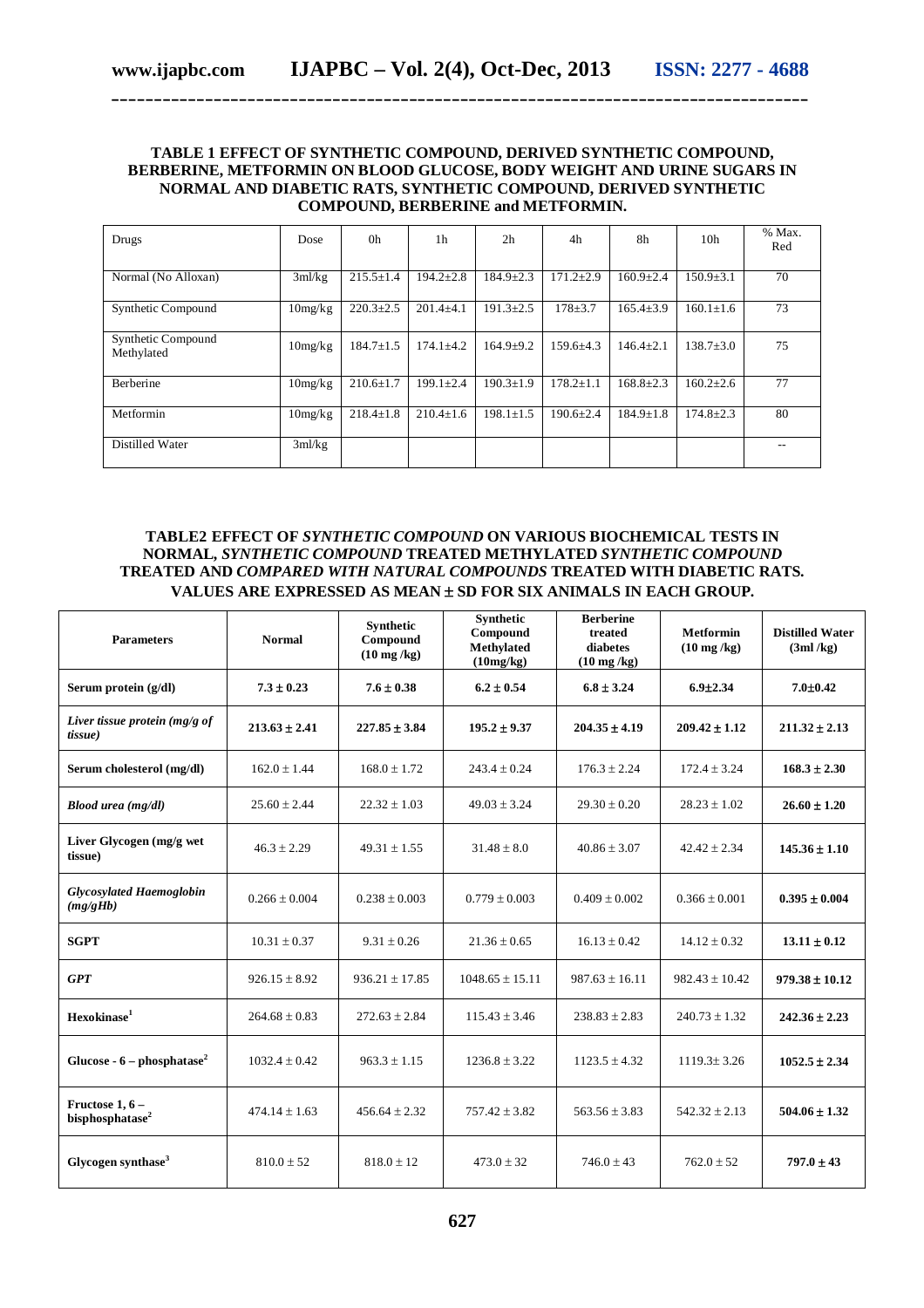#### **TABLE 3 SHOWS THE LEVELS OF ERYTHROCYTES MEMBRANE LIPID PEROXIDES AND CATALASE ACTIVITY**

**\_\_\_\_\_\_\_\_\_\_\_\_\_\_\_\_\_\_\_\_\_\_\_\_\_\_\_\_\_\_\_\_\_\_\_\_\_\_\_\_\_\_\_\_\_\_\_\_\_\_\_\_\_\_\_\_\_\_\_\_\_\_\_\_\_\_\_\_\_\_\_\_\_\_\_\_\_\_\_\_\_\_**

| <b>Parameters</b>                   | <b>Normal</b>    | <b>Synthetic</b><br>Compound<br>$(10 \text{ mg/kg})$ | Synthetic<br>Compound<br><b>Methylated</b><br>(10mg/kg) | <b>Berberine</b><br>treated<br>diabetes<br>$(10 \text{ mg/kg})$ | Metformin<br>$(10 \text{ mg/kg})$ | <b>Distilled Water</b><br>(3ml/kg) |
|-------------------------------------|------------------|------------------------------------------------------|---------------------------------------------------------|-----------------------------------------------------------------|-----------------------------------|------------------------------------|
| Lipid peroxide <sup>a</sup>         | $0.34 + 0.23$    | $0.30 \pm 0.25$                                      | $0.83 \pm 0.42$                                         | $0.46 \pm 0.22$                                                 | $0.43 + 0.23$                     | $0.39 \pm 0.13$                    |
| $CAT^b$                             | $0.165 \pm 0.25$ | $0.160 + 0.02$                                       | $0.348 + 0.32$                                          | $0.221 + 0.30$                                                  | $0.206 \pm 0.12$                  | $0.197 \pm 0.13$                   |
| SOD <sup>c</sup>                    | $3.19 \pm 0.23$  | $3.43 \pm 0.32$                                      | $2.10 \pm 0.38$                                         | $2.94 + 0.44$                                                   | $2.98 + 0.13$                     | $3.10 \pm 0.42$                    |
| Glutathione peroxidase <sup>d</sup> | $48.43 \pm 0.41$ | $49.48 \pm 0.52$                                     | $30.11 \pm 0.73$                                        | $45.24 \pm 0.63$                                                | $46.43 \pm 0.42$                  | $47.80 \pm 0.24$                   |

# **TABLE 4 SHOWS THAT THE ACTIVITY OF CATALASE, SOD, GLUTATHIONE PEROXIDASE, LIPID PEROXIDE ACTIVITIES IN LIVER**

| <b>Parameters</b>                      | <b>Normal</b>   | Synthetic<br>Compound<br>$(10 \text{ mg/kg})$ | Synthetic<br>Compound<br>Methylated<br>(10mg/kg) | <b>Berberine</b><br>treated<br>diabetes<br>$(10 \text{ mg/kg})$ | Metformin<br>$(10 \text{ mg/kg})$ | <b>Distilled Water</b><br>(3ml/kg) |
|----------------------------------------|-----------------|-----------------------------------------------|--------------------------------------------------|-----------------------------------------------------------------|-----------------------------------|------------------------------------|
| Lipid peroxide <sup>a</sup>            | $1.44 \pm 0.10$ | $1.49 + 0.19$                                 | $2.31 + 0.17$                                    | $1.86 \pm 0.8$                                                  | $1.68 \pm 0.4$                    | $1.58 \pm 0.10$                    |
| $CAT^b$                                | $73.61 \pm 7.4$ | $74.17 \pm 5.6$                               | $33.90 \pm 4.3$                                  | $57.50 \pm 5.6$                                                 | $61.50 + 3.2$                     | $68.41 \pm 1.2$                    |
| SOD <sup>c</sup>                       | $6.31 \pm 0.82$ | $6.36 \pm 0.97$                               | $3.43 \pm 0.65$                                  | $5.85 \pm 0.43$                                                 | $6.27 \pm 0.42$                   | $6.21 \pm 0.12$                    |
| Glutathione<br>peroxidase <sup>d</sup> | $84.2 \pm 6.4$  | $80.6 + 5.2$                                  | $54.4 + 4.8$                                     | $79.3 + 5.4$                                                    | $80.2 + 4.2$                      | $81.76 \pm 4.0$                    |

1. μ – moles of glucose - 6 – phosphate formed/h/mg protein

2. n moles of phosphorous liberated/h/mg protein

3. n moles of uridine diphosphatase formed/h/mg protein

a. Lipid peroxide- no of moles MDA/ mg/ Protein.

b. CAT activity is expressed as moles of  $H_2O_2$  decomposed /min/ mg protein.

c. One unit of SOD activity was the amount of protein of protein required to given 50% inhibition of adrenaline autoxidation.

d. Glutothione peroxidase- no of moles of GSH oxidized/min/mg protein

# **REFERENCES**

- 1. Akubue PI, Health checks and health promotion, SNAP press Ltd, Enugu. 2000; pp 42-45.
- 2. Balajee R, Siva Kumar, Dhana Rajan MS, Extraction and Computational Analysis of Berberine from *Tinospora Cordifolia* for Anti - hyperglycemic activity. Adv. Biotech: 2011; 11: 6 - 10.
- 3. Bergmeyer HV, Gawehn K, Grasslk M, Chemie V, Weinhein S, Method of Enzymatic analysis. New York: Academic Press; 1994; pp. 348 - 56.
- 4. Bolen S, Feldman L, Vassy J, Wilson L, Yeh HJ, Marinopoulos S, Wiley C, Selvin E, Wilson R, Bass EB, Brancati FL, Ann Intern Med; 2007; 147: 386 – 395.
- 5. Dean RT, Davies MJ, Antioxidant Activity effects in plasma membrane. Trends Biochem Sci. 200; 18:437 - 441.
- 6. Dodge JE, Mitchell G, Hanahan DJ, Isolation of erythrocytes membrane. Arch Biochem Biophys 1963; 100: 119 - 130.
- 7. Dunn JS, Mcletchie NG, Experimental alloxan diabetes in the rat. Lancet publishing 1943; 485 - 7.
- 8. Esimone CO, Okonta JM, Ezugwu CO, Blood sugar lowering effect of Anacardum occidental leaf extract in experimental rabbit model. Journal of Natural Remedies, 2009; 1: 60-63.
- 9. Feillet Choudary C, Rock E, Condary C, Grzelkowska K, Azais - Braesco V, Dardevet D, Lipid peroxidation adn antioxidant status in experimental diabetes. Clin Chim Acta 1999; 284: 31 - 43.
- 10. Grover JK, Yadav S, Vats V, Medicinal Plants of India with Antidiabetic Potential. J Ethnopharmacol, 2002; 81: 81 - 100.